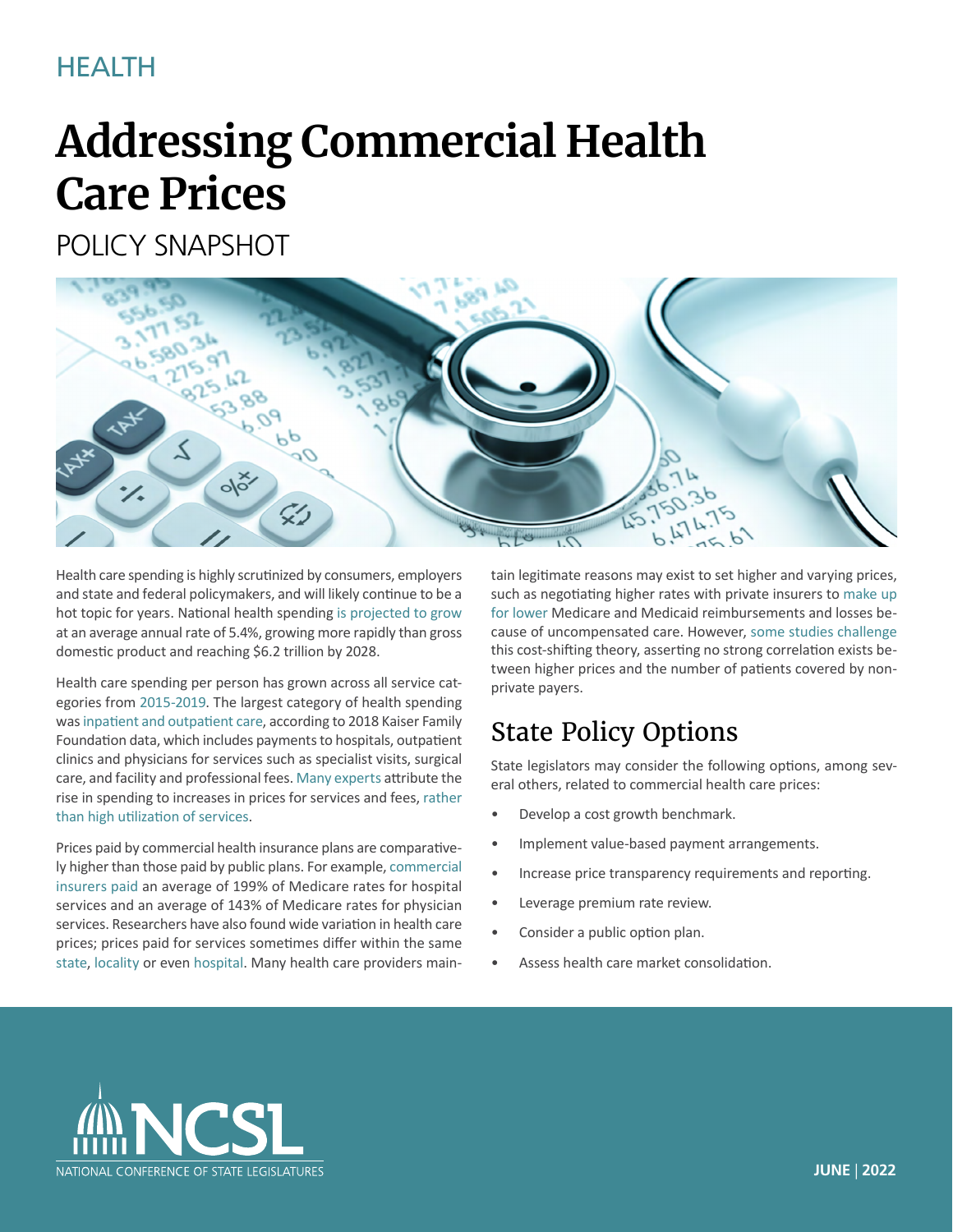## **POLICY OPTIONS STATE EXAMPLES**

### **Develop a cost growth benchmark** to identify and address high prices.

Cost growth benchmarks peg annual health cost growth to a specific target, often between [2.4% to 3.8%](https://www.milbank.org/focus-areas/total-cost-of-care/peterson-milbank/health-care-cost-growth-benchmarks-by-state/) per capita. State agencies or other authorities collect aggregate spending data from payers to identify cost growth trends and drivers of health spending. States can implement various strategies—such as [public reporting](https://news.delaware.gov/2021/04/01/state-releases-first-health-care-benchmark-trend-report-for-201/) or [financial penalties—](https://stateofreform.com/featured/2021/05/gov-brown-signs-cost-growth-target-bill/)to ensure payers and providers are meeting cost growth benchmarks.

### **Implement value-based payment arrangements** for private payers.

Value-based purchasing links payments to improved health outcomes, spending targets and provider performance instead of traditional "[fee-for-service"](https://www.healthcare.gov/glossary/fee-for-service/) models, which reimburse for individual services. Valuebased purchasing arrangements are a strategy targeting both costs and health care use.

Value-based payment arrangements vary in design, but some common models in the commercial sector include:

- [Population-based payments/capitation](https://aspe.hhs.gov/sites/default/files/private/aspe-files/207901/common-apms-reference-guide-2021.pdf#page=12) reimburses a provider on a fixed per-member per-unit of time basis rather than for a specific service.
- [Bundled or episode-based payments](https://www.healthcare.gov/glossary/payment-bundling/) assign a fixed payment to covered set of services for the entire course of treatment for a specific illness, condition or medical event.
- [Accountable Care Organizations](https://www.cms.gov/Medicare/Medicare-Fee-for-Service-Payment/ACO) coordinate care via a team of doctors, hospitals and other health care providers, with the goal of improving quality and reducing costs.

**[Eight states](https://www.milbank.org/focus-areas/total-cost-of-care/peterson-milbank/)** have established cost growth benchmarks, either via legislation or executive order.

**[Massachusetts](https://www.mass.gov/info-details/health-care-cost-growth-benchmark)** sets its benchmark based on expected state economic growth, aiming to ensure overall health cost growth does not exceed the growth of the state economy. The Massachusetts Health Policy Commission, which operates the cost growth benchmark, has the authority to require [performance improvement plans](https://www.mass.gov/service-details/performance-improvement-plans) for entities with "excessive spending growth."

**Tennessee's** [state employee benefits administration](https://www.tn.gov/partnersforhealth.html) incorporated bundled payments for five different services and procedures, including maternity care and hip and knee replacements, as part of the [Tennessee Health Care](https://www.tn.gov/tenncare/health-care-innovation.html)  [Innovation Initiative.](https://www.tn.gov/tenncare/health-care-innovation.html) After showing [modest cost savings](https://www.tn.gov/content/dam/tn/finance/fa-benefits/documents/2018_annual_report.pdf) and improvements in the overall quality of care, the program plans to roll out additional episodes of care.

### [Blue Cross Blue Shield of](https://www.bluecrossnc.com/sites/default/files/document/attachment/providers/public/pdfs/news-and-information/news/Blue Premier_ press release_final_0.pdf) **North Carolina**'s Blue Premier

[Program](https://www.bluecrossnc.com/sites/default/files/document/attachment/providers/public/pdfs/news-and-information/news/Blue Premier_ press release_final_0.pdf) shifts toward value-based payments with five of the state's major health systems and their Accountable Care Organizations coordinating care and tying provider payments to the value of services that improve patient health.

The **Arkansas** [Health Care Payment Improvement Initiative](https://achi.net/newsroom/report-ahcpii-improving-quality-efficiency/) is a multi-payer, statewide payment and delivery system leveraging both episode-based payment and populationbased payments via [patient-centered medical homes](https://www.ahrq.gov/ncepcr/tools/pcmh/defining/index.html). The initiative is led by Medicaid with private, self-insured employer participation.

### **Increase price transparency requirements and reporting**, through all-payer claims databases (APCD), among others.

APCDs are large state-based databases which collect health care claims data from Medicare, Medicaid, state employee health plans and state-regulated private insurers. [Policymakers, insurers, employers and other](https://www.urban.org/sites/default/files/publication/101508/addressing_health_care_market_consolidation_and_high_prices_1.pdf)  [stakeholders](https://www.urban.org/sites/default/files/publication/101508/addressing_health_care_market_consolidation_and_high_prices_1.pdf) can use claims data to make informed health policy decisions addressing health care prices. States can also use APCD information to develop consumer-facing price comparison tools.

Currently, **25 states** [have enacted legislation to implement](https://www.apcdcouncil.org/state/map)  [an APCD system](https://www.apcdcouncil.org/state/map) and five states have existing voluntary efforts. [States use this data](https://www.commonwealthfund.org/sites/default/files/2020-12/McCarthy_State_APCDs_Part2.pdf) in a variety of ways, including reporting on health care spending, use and performance. For example, **[Florida](http://laws.flrules.org/2020/156)** enacted legislation in 2020 requiring its APCD to report annually on health care services with significant price variation both statewide and regionally.

**[Nine states](https://www.ncsl.org/research/health/transparency-and-disclosure-health-costs.aspx)** use APCD claims data for consumer-facing price comparison tools, which allow individuals to compare prices for shoppable health services—such as a CT scan. However, some limitations to such tools may exist, like the potential to not [accurately reflect](https://revcycleintelligence.com/news/new-healthcare-price-transparency-tool-shows-83.9-accuracy-rate) the actual out-of-pocket costs for health plan enrollees.

Some states established shared-savings, or [Right to Shop](https://sourceonhealthcare.org/right-to-shop-programs-encouraging-patients-to-shop-for-high-value-health-care/), programs to incentivize patients to use price comparison tools and seek out affordable, high-quality providers. **[New](https://das.nh.gov/hr/documents/compass memo.pdf)  [Hampshire](https://das.nh.gov/hr/documents/compass memo.pdf)**, **[Kentucky](https://thefga.org/wp-content/uploads/2019/03/RTS-Kentucky-HealthCareIncentivesSavingMoney-DRAFT8.pdf)** and **[Utah](https://le.utah.gov/~2018/bills/static/HB0019.html)** established shared-savings programs as part of their state employee health plans.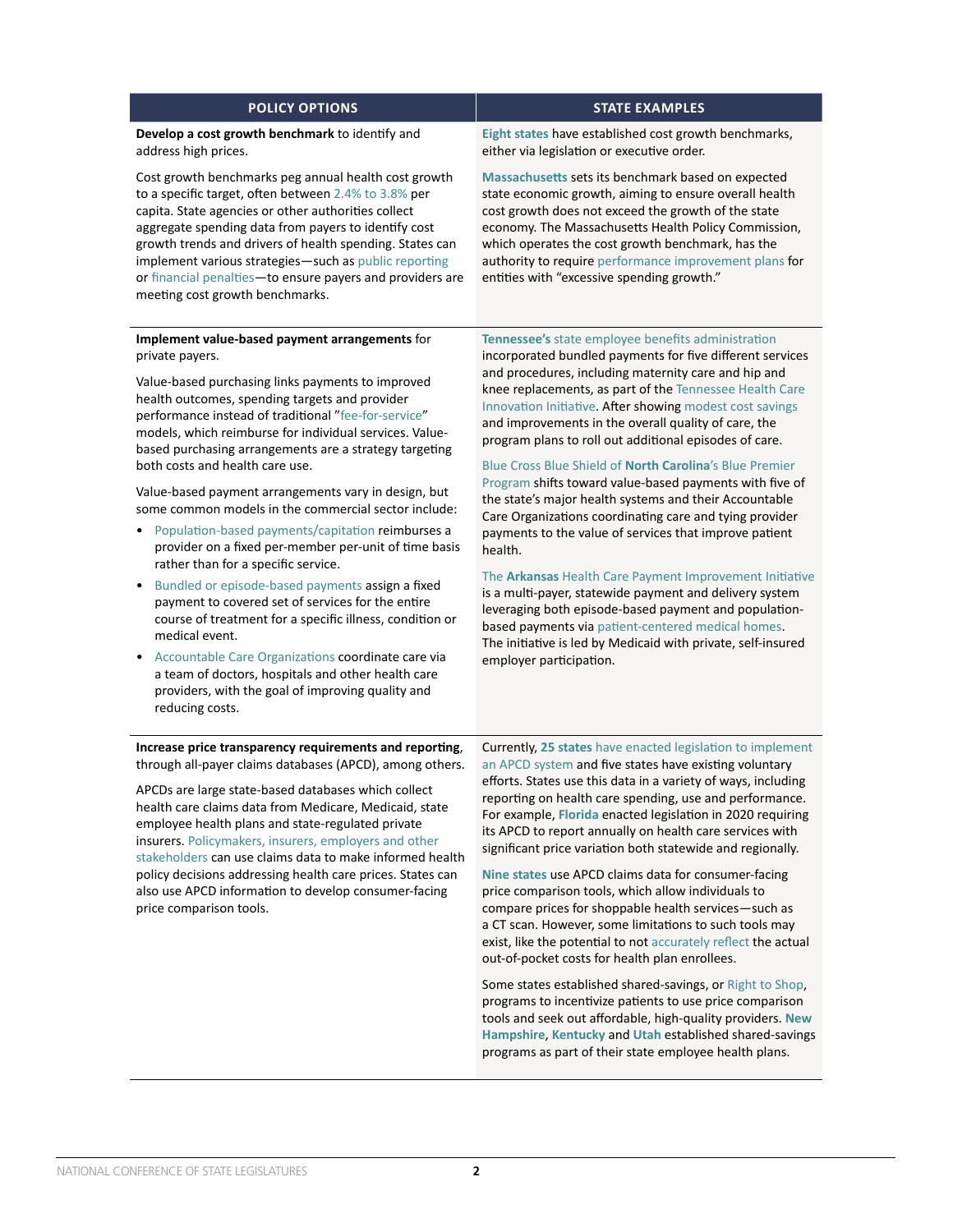| <b>POLICY OPTIONS</b>                                                                                                                                                                                                                                                                                                                                                                                                                                                                                                                                                   | <b>STATE EXAMPLES</b>                                                                                                                                                                                                                                                                                                                                                                                                                                                                                                                                                                                                                                                                                                   |
|-------------------------------------------------------------------------------------------------------------------------------------------------------------------------------------------------------------------------------------------------------------------------------------------------------------------------------------------------------------------------------------------------------------------------------------------------------------------------------------------------------------------------------------------------------------------------|-------------------------------------------------------------------------------------------------------------------------------------------------------------------------------------------------------------------------------------------------------------------------------------------------------------------------------------------------------------------------------------------------------------------------------------------------------------------------------------------------------------------------------------------------------------------------------------------------------------------------------------------------------------------------------------------------------------------------|
| Leverage premium rate review to minimize increases in<br>premium rates for state-regulated health insurance plans.<br>Most states operate a rate review process. Those<br>with approval authority assess whether premium rate<br>increases are "unreasonable" or "excessive" by looking<br>at factors like benefits in relation to premiums, previous<br>premium rates, a carrier's reserves and more. Some<br>states have established requirements for provider-insurer<br>contracting, particularly relating to price increases, to<br>improve premium affordability. | Rhode Island uses "affordability standards" when<br>assessing premium rates, including minimizing price<br>increases for inpatient and outpatient services in<br>provider-insurer contracts to no more than annual<br>inflation plus 1%. The affordability standards look at<br>other cost containment strategies, such as primary care<br>investment and alternative payment model adoption.<br>Delaware enacted legislation in 2021 establishing<br>a similar rate review process to Rhode Island's. The<br>legislation limits price increases for inpatient and<br>outpatient services to a certain percentage, and<br>establishes minimum spending requirements for primary<br>care and alternative payment models. |
| Consider a public option plan to tie reimbursement to a<br>certain rate, often Medicare rates, in attempts to control<br>costs.<br>While public option models vary, generally, a public<br>the contract of the contract of the contract of the contract of the contract of the contract of the contract of                                                                                                                                                                                                                                                              | Washington became the first state to enact legislation<br>requiring the implementation of a public option in 2019.<br>The bill required Washington's Health Care Authority, in<br>consultation with other agencies, to provide a state-<br>designed plan, offered by private insurance companies                                                                                                                                                                                                                                                                                                                                                                                                                        |

option is a government-run health plan that competes with commercial plans on the [health insurance](https://www.healthcare.gov/glossary/health-insurance-marketplace-glossary/)  [marketplace.](https://www.healthcare.gov/glossary/health-insurance-marketplace-glossary/) They [may be offered](https://publicoption.chir.georgetown.edu/public-option-101/) as a new publicly insured plan, through an option to buy into an existing public plan (like Medicaid), or through a public-private partnership where private insurers administer a government regulated plan.

Proponents of public options plans hope plans will provide more affordable coverage and increase choice and competition. Others worry private plans may not be able to compete with a public option, disrupting the overall private insurance market.

## **Assess health care market consolidation** and a transaction's effects on prices.

[Various studies](https://www.kff.org/health-costs/issue-brief/what-we-know-about-provider-consolidation/) have found increased consolidation can lead to higher health care prices. This includes horizontal consolidation (i.e., between the same types of organizations like hospitals) and vertical consolidation (i.e., across different types of providers, like hospitals acquiring physician practices).

[Providers often maintain](https://www.aha.org/press-releases/2021-10-12-new-report-partnerships-mergers-and-acquisitions-can-help-hospitals-and) that consolidation enhances the quality of care and the financial stability of health facilities, particularly for smaller providers.

[Opponents argue](https://www.nejm.org/doi/10.1056/NEJMsa1901383) that increased prices are not associated with significant improvements in quality of care. Additionally, some policy experts argue larger health systems may use their market power to pursue ["anticompetitive contract terms"](https://sourceonhealthcare.org/provider-contracts/) during the providerinsurer contracting process, potentially leading to overall higher prices.

2026, respectively. [Public option program elements in](https://www.commonwealthfund.org/blog/2021/state-public-option-style-laws-what-policymakers-need-know)  [each states program vary,](https://www.commonwealthfund.org/blog/2021/state-public-option-style-laws-what-policymakers-need-know) like provider participation requirements and provider reimbursement protections. **[Oregon](https://olis.oregonlegislature.gov/liz/2021R1/Measures/Overview/HB2362)** enacted legislation in 2021 establishing an enhanced merger review process for "material change transactions" between certain entities. The state can approve, disapprove or approve with conditions transactions based on various criteria, such as a transaction's effect on health

for purchase through the marketplace. In attempts to increase availability of the public option after [some](https://khn.org/news/article/other-states-keep-watchful-eye-on-snags-in-washingtons-pioneering-public-option-plan/)  [initial challenges,](https://khn.org/news/article/other-states-keep-watchful-eye-on-snags-in-washingtons-pioneering-public-option-plan/) Washington enacted [legislation](https://app.leg.wa.gov/billsummary?BillNumber=5377&Year=2021&Initiative=false) in 2021 implementing policy changes including provider participation requirements and reimbursement rates. **[Colorado](https://leg.colorado.gov/bills/hb21-1232)** and **[Nevada](https://www.leg.state.nv.us/App/NELIS/REL/81st2021/Bill/8151/Text)** each enacted public option legislation in 2021. The plans will be offered on the individual and small group marketplace in 2023 and

**[Eighteen states](https://sourceonhealthcare.org/updated-states-with-certificate-of-public-advantage-copa-laws/)** maintain Certificate of Public Advantage (COPA) laws, which shield merging entities from state or federal antitrust enforcement in exchange for increased state oversight after a merger occurs.

care cost growth.

**[Indiana](http://iga.in.gov/legislative/2021/bills/senate/416)** enacted COPA legislation in 2021, requiring the state to assess a proposed COPA application's effect on health service prices and quality, among other measures. The state will annually review the approved COPA application and ensure merged entities are meeting state requirements.

In addition to COPA legislation, **[Indiana](http://iga.in.gov/legislative/2020/bills/senate/5)** enacted legislation in 2020 prohibiting provider contract provisions that limit an insurer's ability to disclose health care claims data to employers (i.e., gag clauses). State legislators enacted [additional legislation](http://iga.in.gov/legislative/2021/bills/house/1421#digest-heading) in 2021 to prohibit contracts that limit an insurance carrier or health care provider's ability to disclose charges, fees and out-of-pocket costs to a patient.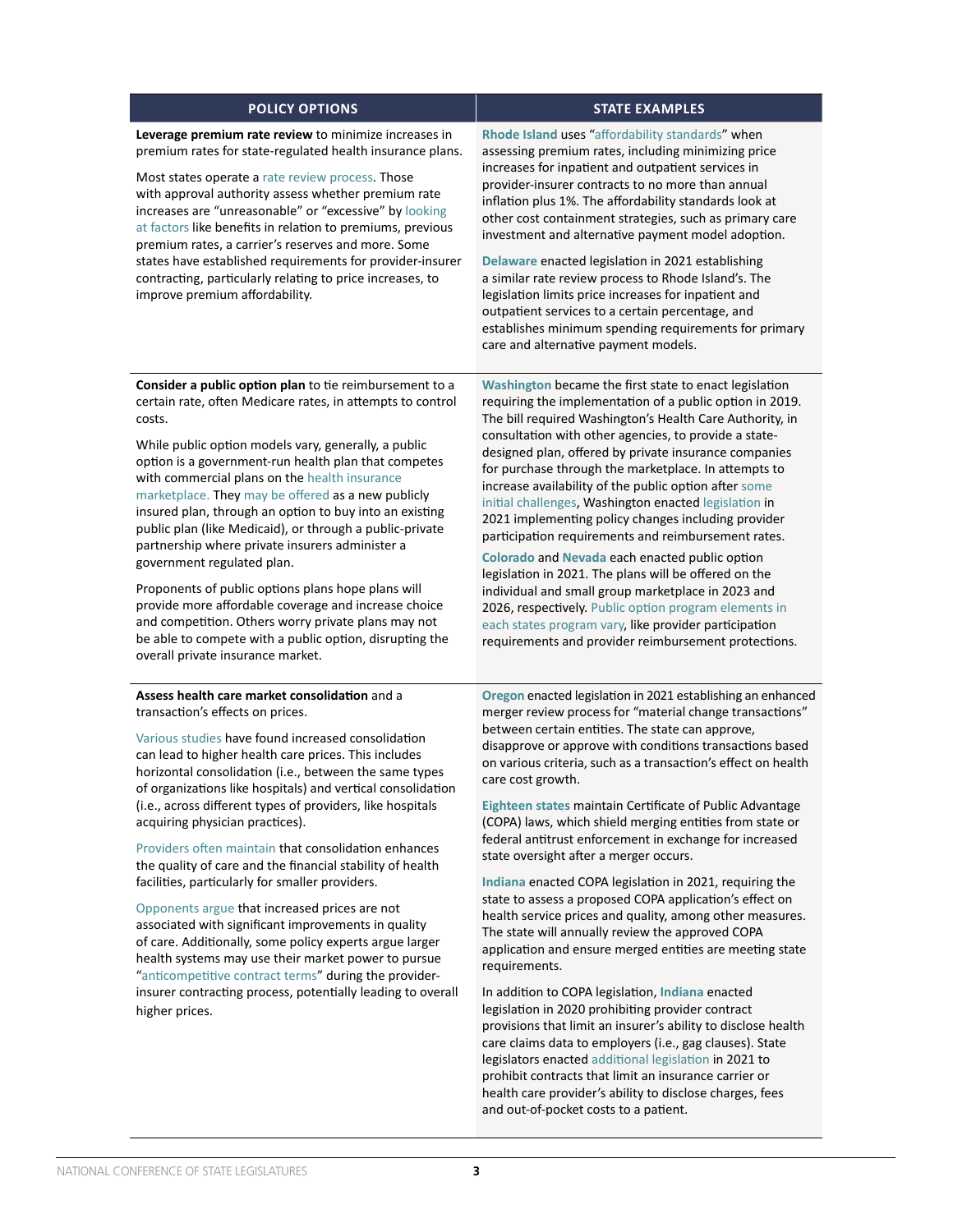## Federal Action

Health Care Market Consolidation and Competition—President Joe Biden signed an [executive order](https://www.hhs.gov/about/news/2022/04/20/hhs-releases-new-data-and-report-hospital-and-nursing-home-ownership.html) in July 2021 to promote competition throughout multiple economic sectors, including requiring federal antitrust regulators to review and reassess hospital merger guidelines. Additionally, the Department of Health and Human Services released [first of its kind data](https://www.hhs.gov/about/news/2022/04/20/hhs-releases-new-data-and-report-hospital-and-nursing-home-ownership.html) in April on hospital and nursing home consolidation. Federal officials noted the data will help state and federal enforcement agencies, researchers and the public, "understand the impacts of consolidation on health care prices and quality of care."

Price Transparency[—Federal rules](https://www.cms.gov/hospital-price-transparency) requiring hospitals to post pricing information for items and services went into effect January 2021. However, [several reports](https://www.patientrightsadvocate.org/semi-annual-compliance-report-2022) have found a majority of hospitals are not in compliance with the federal rules. In response, federal officials [increased penalties](https://www.cms.gov/newsroom/press-releases/cms-oppsasc-final-rule-increases-price-transparency-patient-safety-and-access-quality-care) for larger hospitals not in compliance, resulting in a maximum penalty of \$2 million for a full calendar year of non-compliance.

Separately, federal price transparency requirements [for private insurers](https://www.hhs.gov/guidance/sites/default/files/hhs-guidance-documents/FAQs About ACA %26 CAA Implementation Part 49_MM 508_08-20-21.pdf) were set to go into effect January 2022, including disclosing in-network negotiated rates and out-of-network allowed amounts and billed charges. However, the Biden administration [delayed enforcement](https://www.fiercehealthcare.com/payer/cms-delays-enforcement-key-parts-price-transparency-rule-by-six-months) for these rules until July 2022.

## Additional Resources

- [Health Costs, Coverage and Delivery State Legislation](https://www.ncsl.org/research/health/health-costs-coverage-and-delivery-state-legislation.aspx) (NCSL)
- [Health Costs 101: What's a State to Do?](https://www.ncsl.org/research/health/health-care-costs-101-what-s-a-state-to-do-webinar.aspx) (NCSL, May 2022)
- [Lowering Health Care Costs to Consumers](https://www.ncsl.org/research/health/health-policy-snapshot-lowering-health-care-costs-for-consumers.aspx) (NCSL, June 2021)
- [Bringing Health Care Prices to Light \(](https://www.ncsl.org/research/health/bringing-health-care-prices-to-light.aspx)NCSL, February 2021)